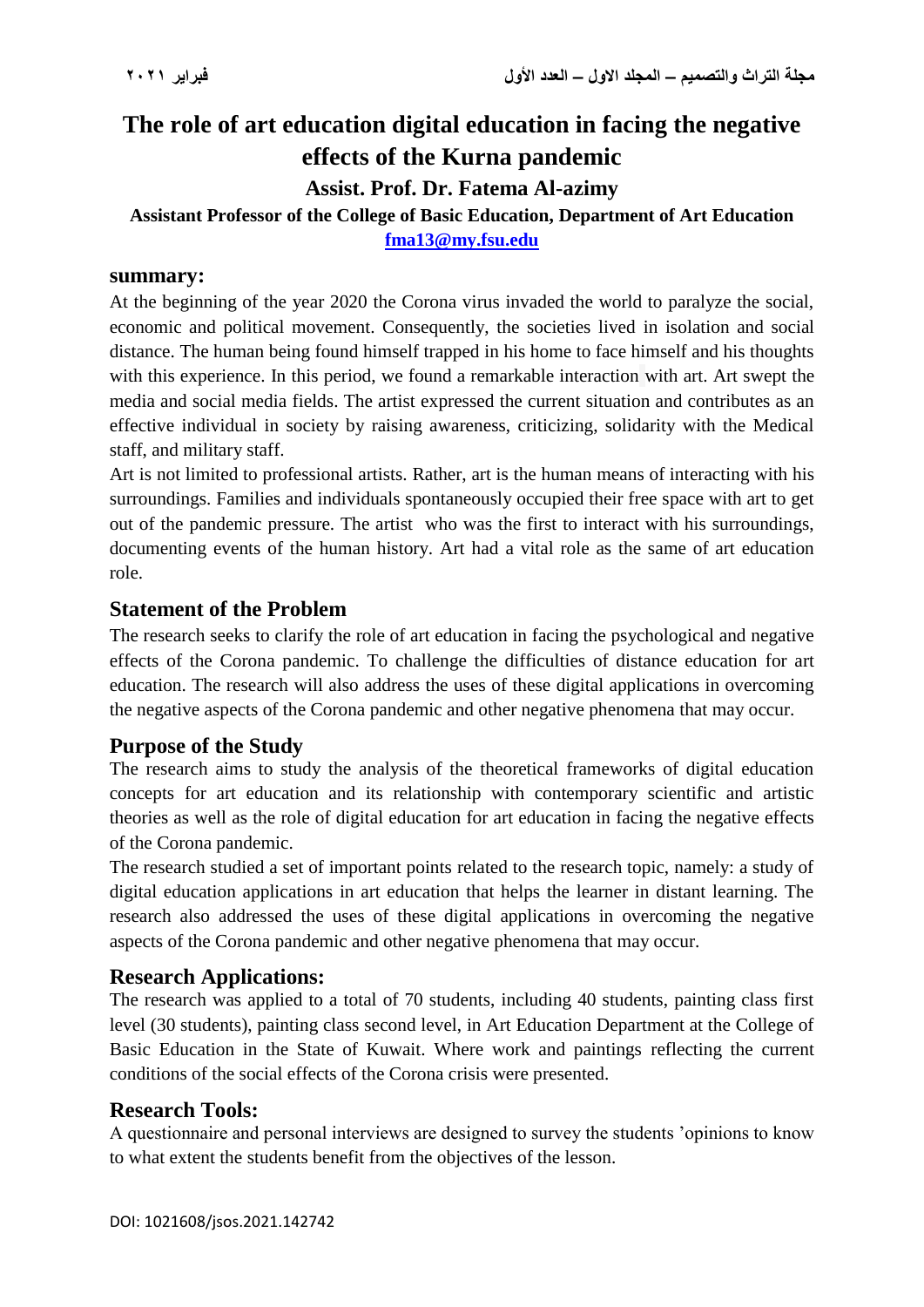# **Objectives of the research**

The possibility of addressing the negative effects of crises and pressures through artistic education by expressing the situation and interacting with it positively

## **What is Art, and Why Do We Need It?**

Anderson (2004) proposed the open definition that "Art is culturally significant meaning, skillfully encoded in an affecting, sensuous medium". (p. 277). R. Anderson (2004) contended that art has a culturally significant meaning, as human's relation to the world is linked to meaning and the purpose of communicating meaning. Many societies exploited art as a medium for recording their wisdom or deep insights, the truth based on human experience that has a commonly shared agreement. Art is generally considered media that represents the society's values as manifestations of truth. Is that art has considerable and significant meaning that comes from cultural experiences, beliefs, and values. Anderson (2004) concluded that art is an invaluable contribution to our community, since art always conveys culturally significant meanings.

T. Anderson and Milbrandt (2005) explained that art is a biological and psychological need; human beings strive to make meanings through aesthetic forms to affect some kind of communication. Communities and cultures used art to construct meaning to help themselves and their new generations maintain and pass on their heritage and beliefs. Art should be about something that matters in our lives The primary function of art in all cultures has been to tell our human stories. Art should go beyond itself, beyond being decorative or beautiful. It helps us to know who we are and what we believe.

The aesthetic form is merely a vehicle used to affect some kind of communication. The artist uses skills in composition and technique to provide attention to creating an effective piece that tells us something about the human experience.

In conclusion, art is essentially making meaning; it is our perspectives, stories, and opinions. Artistic language is our human way of communicating over generations and maintaining our heritage and identity. Art functions as a medium of communication, which is the foundation of a democratic society (Dewey, 1934). Therefore, art is not representative of only the individual; rather, it represents the shared values of the community. Thus, we need to reclaim the main purpose of art to recover our social needs.

# **Art Education Promotes Positiveness and Leadership**

Greene (1993) contended that art education can be the solution for our social problems, because it is a suitable place to hear different voices and appreciate different perspectives. Art education encourages the speaking out of opinions, our youth may be able to inspire, heal, transform, and make a difference. a real democratic society is one where everyone unites, listens to each other, Gude (2008) describes that art acts as a key generator of cultural meaning, Democratic cultures should be comprised of many voices. According to Chalmers (1987), to understand art as a democratic practice is to understand it from multiple perspectives through its sociocultural aspects. Art can be used for decoration or for its own sake. However, to fulfill art's total function, it should be meaningful and communicate with its viewers. Communicative art has the power to perpetuate cultural norms or inspire change. The essential part of teaching art is to connect and relate it to our social life, to enable students to fully understand art and its functionality.